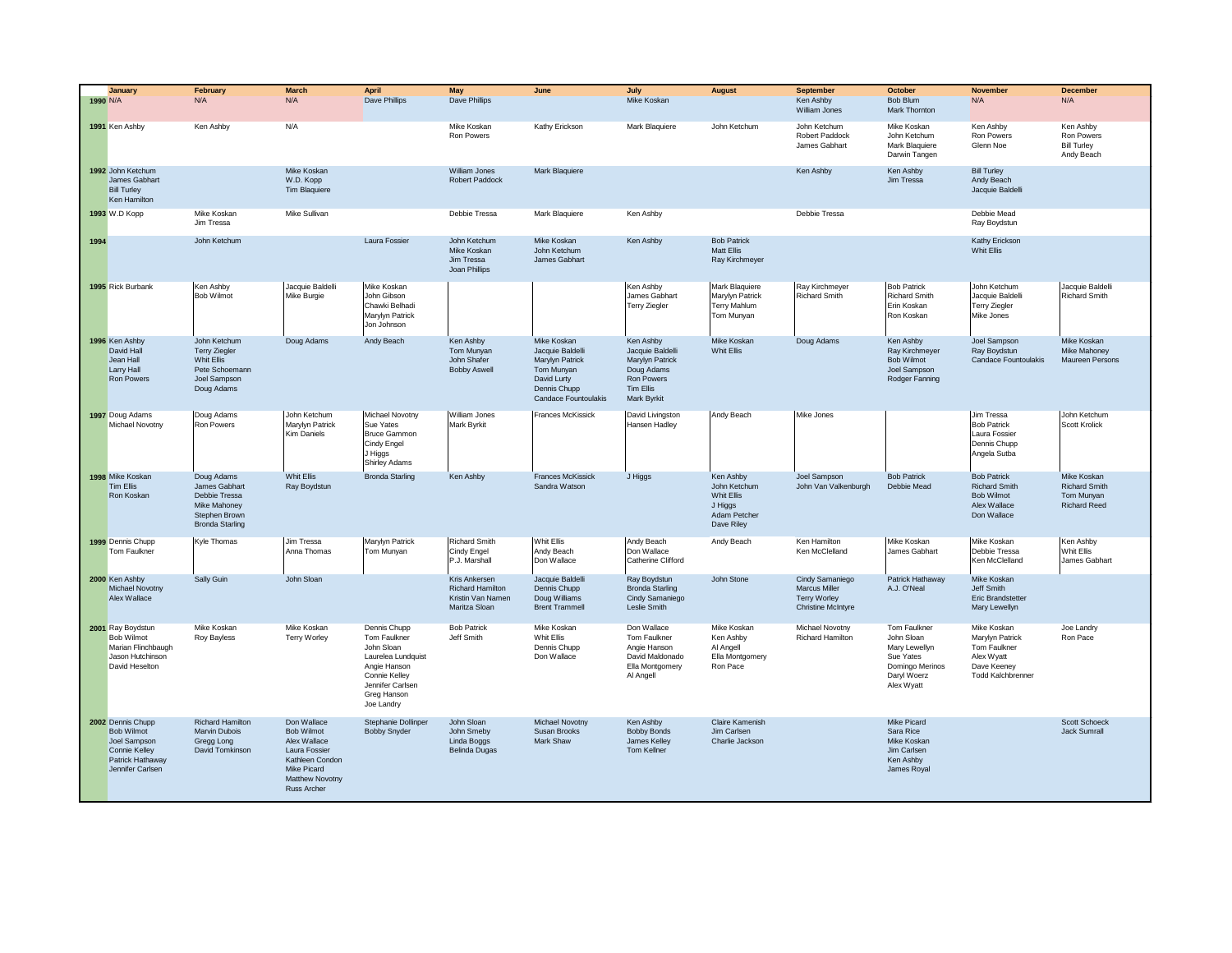|      | 2003 Whit Ellis<br>Dennis Chupp<br><b>Bob Wilmot</b><br>Ken Ashby                                            | Mike Koskan<br>Cindy Engel<br>Ruben Saguil<br>Ken Ashby<br>Vincent Button            | Angelo Prieto<br>Mike Koskan<br>Jerry Powell<br>Jeff Smith<br>Jeff Hashe<br><b>Bill Swetmon</b><br>Ken Ashby                 | <b>Marvin Dubois</b><br>Ashok Srikantappa<br>Jeff Hashe<br>Larry Fine                                                     | Melissa Cheshier<br>Jennifer Shank<br>Marvin Dubois                                                | Paul Richardson<br>Jim Carlsen<br>Mike Picard<br>Ray Boydstun<br><b>Hershel Busby</b><br>Larry Fine | Jeff Smith<br>Jeff Hashe<br>James Royal<br>John Ahrens                                                       | Tom Munyan<br>Maritza Sloan<br>Ken Ashby<br>Jim Carlsen<br>Whit Ellis<br>Kelly Smith                          | Rodger Olsen                                                                                          | Jeff Smith<br><b>Bob Wilmot</b><br>Autumn McClanahan<br>James Royal                                 | James Kelley<br>Larry Fine<br>James Gabhart<br>David Potter                   | Karen Castro<br>Mike Koskan<br>Ken Ashby                                                                         |
|------|--------------------------------------------------------------------------------------------------------------|--------------------------------------------------------------------------------------|------------------------------------------------------------------------------------------------------------------------------|---------------------------------------------------------------------------------------------------------------------------|----------------------------------------------------------------------------------------------------|-----------------------------------------------------------------------------------------------------|--------------------------------------------------------------------------------------------------------------|---------------------------------------------------------------------------------------------------------------|-------------------------------------------------------------------------------------------------------|-----------------------------------------------------------------------------------------------------|-------------------------------------------------------------------------------|------------------------------------------------------------------------------------------------------------------|
|      | 2004 Ruben Saguil<br>James Gabhart<br><b>Hector Delgado</b><br><b>Belinda Dugas</b><br>Olen Penn             | James Kelley<br>Mary Mitchell<br>Monnie Morrow                                       | Scott Jansen<br>Jerry Powell<br>Tom Faulkner<br>David Ilfrey                                                                 | Jeff Smith<br><b>Rick Gummelt</b><br>Marylyn Patrick<br><b>Terry Dill</b><br>Mike Wisner<br>Tina Dellinger<br>Mike Picard | Matthew Novotny<br>Mike Koskan<br>Mike Wisner<br>Cindy Engel<br><b>Bob Patrick</b><br>Tom Faulkner | Ken Ashby<br>Larry Fine                                                                             | James Royal<br>John Sloan                                                                                    | Stephanie Forsythe<br>Joel Sampson                                                                            | Ken Ashby<br>Tom Munyan<br><b>Bob Smeby</b><br>Vernon Hodge<br>Jozef Jamrich<br><b>Tina Dellinger</b> | Ken Ashby<br>John Singletary                                                                        | Tom Faulkner                                                                  |                                                                                                                  |
|      | 2005 Ken Ashby                                                                                               | James Gabhart<br>Randy Smith<br>Dennis Chupp<br>Tom Munyan                           | Vernon Hodge<br>Ken Ashby<br>Tony Tang                                                                                       | Ruben Saquil<br>Destiny Ryales<br>Richard Hamilton<br>Becky Riggle<br>William Jones<br>David Potter                       | Joe Landrv<br>Tom Faulkner<br>Owen Crannell<br>Ken Ashby                                           | James Matthews<br>Tom Munyan<br>John Ahrens                                                         | James Royal<br>Tony Hering<br>Kevin Alstrom<br>Chuck Greer<br>Ken Ashby                                      | Tom Faulkner<br>Ken Ashby<br>Dennis Chupp<br>Randy Smith<br>Juan Sastoque<br>Darla Shinn<br>Larry Fine        | Don Horsman<br>James Dunn<br>Mike Picard<br>Randy Smith                                               | Tina Jasper<br>Grey Provin<br>James Royal                                                           |                                                                               | Steve Kincinski<br>Jerry Powell                                                                                  |
|      | 2006 Doug Roberts<br>Ken Ashby<br>Jerry Powell<br>Mike Turquette<br>Jefferson Harwell                        | Tom Faulkner<br>James Dunn                                                           | Manuel Houllemont<br>Claudia Delgado<br>Gary Spence<br>Subhankar Ray<br>Mike Koskan                                          | James Dunn<br>Mike Kohl<br>Ruben Saguil<br>Jerry Powell                                                                   | Steve Kicinski<br>Henry Tam<br>James Dunn                                                          | Allen Taylor                                                                                        | Molly Pond<br>Jerry Powell                                                                                   | Jennifer Yates<br>James Dunn                                                                                  | James Dunn<br>Ken Ashby<br>Joe Landry<br>Mike Koskan                                                  | Joe Landry<br>Ken Ashby                                                                             | Cindy Engel<br>Mike Richardson<br>Mike Picard<br>James Matthews               | Sara Heady<br>Larry Fine<br>Charlene Johnson                                                                     |
|      | 2007 Jennifer Yates<br>Jeff Smith<br>Jim Sheridan                                                            | James Matthews<br>Sara Heady<br>Don Wallace<br>Ryan Smith                            | James Dunn<br>Tom Faulkner                                                                                                   | Joe Landry<br>James Royal<br>A.J. O'Neal<br>Jerry Powell<br>Day-Ruey Liu                                                  | Jason Bogardus<br>Hector Delgado<br>Tina Jasper                                                    | Vernon Hodge                                                                                        | <b>Bob Wilmot</b><br>Juan Sanchez<br>James Matthews                                                          | Ed Burke<br>Mike Koskan                                                                                       | Jason Bogardus                                                                                        | Ruben Saguil<br>George Kampas<br>Day-Ruey Liu                                                       | Ken Ashby<br>James Matthews<br>Sara Heady<br>Calvin Ly                        | James Matthews                                                                                                   |
|      | 2008 Bobby Howe<br><b>Corey Costello</b><br><b>Guru Mathur</b>                                               | Mark Roman<br>James Royal<br>Jason Bogardus                                          | <b>Bruce Richards</b>                                                                                                        | Corey Costello<br><b>Marty Leister</b><br>George Nye<br>Sharon Hirsch<br>Andy Taylor<br>Jason Bogardus<br>Ed Burke        |                                                                                                    | <b>Brian Erickson</b><br>Michael Hundt<br>Ken Seggerman<br>Jason Bogardus<br>Guru Mathur            | <b>James Matthews</b><br>Jerry Powell<br>Matt Pierret<br>James Royal<br>Lex Smart<br>Larry Fine<br>An Nguyen | <b>Matt Pierret</b><br>Kevin Cruse<br>Faith Hugo<br>Kenan Davis<br>Vernon Hodge<br>Norma Madrid<br>Chris Slay | Ken Ashby<br>Larry Fine<br>Jody Faulkner                                                              | Barbara Ellis<br>James Dunn<br>Kevin Cruse                                                          | Larry Fine                                                                    |                                                                                                                  |
|      | 2009 Irwin Fairclough<br>Jeanne Pitz<br>Mike Koskan<br><b>Clark Quisenberry</b><br>Ken Ashby<br>Vernon Hodge | Andrew Hull<br>Tim Key<br>James Dunn                                                 | Richard Hamilton<br>Mike Koskan<br>Jerry Powell<br>Mark Roman                                                                | Stacey Rotunno<br><b>Hector Delgado</b>                                                                                   | Clark Quisenberry<br>Jim Middleton                                                                 | Jim Carlsen<br><b>Barbara Ellis</b><br>Steve Howen<br><b>Terry Dill</b><br>Jason Bogardus           | John Sloan<br>Jeff Hashe<br><b>Guru Mathur</b><br>Ryan Walley<br>James Sheridan<br>Mark Roman                | <b>Guru Mathur</b><br>Vernon Hodge<br><b>Terry Dill</b><br>James Royal<br>Kevin Cruse                         | <b>Bill Santini</b><br>Jim Crosby<br>Michael Hundt<br>Kim Rodgers-Tracy                               | Tom Faulkner<br>Jason Bogardus<br>Jerry Powell<br>David Hundt<br>Stacy Caudell<br>Charlene Johnson  | Linda Sheridan<br>Kim Barber<br>James Dunn<br>Jerry Powell<br>Mark Salamasick | Mark Salamasick<br>Michael Hundt<br>Simon Bidwell                                                                |
|      | 2010 Margaret Seggerman<br>Andy Taylor<br>Jerry Powell<br>Mark Chavez                                        | Ken Ashby<br>Andy Schuck<br>James Royal                                              | John Sloan<br>Jaime Delgado<br>Corey Costello<br>Michael Hundt<br>Himanshu Bhatt<br>Tom Faulkner<br>Ken Ashby<br>Jeff Breese | James Sheridan                                                                                                            | George Kampas<br><b>Kevin Cruse</b><br>Tom Hall                                                    | <b>Matt Pierret</b>                                                                                 | James Sheridan<br>Jerry Powell<br><b>Tiffany Key</b><br>Dana Bechtold                                        | Jim Carlsen                                                                                                   | Ken Ashby<br>Manuel Houllemont                                                                        | Ken Ashby<br>James Dunn<br>Mark Wodek<br>James Royal<br>Ruben Saguil                                | Tom Faulkner                                                                  |                                                                                                                  |
| 2011 |                                                                                                              | Ken Ashby<br>Guru Mathur<br>Mike Koskan<br>Tom Faulkner<br>Andy Taylor<br>Mark Wodek | Jeff Breese                                                                                                                  |                                                                                                                           | Tom Faulkner                                                                                       | Stewart Campbell<br><b>Barbara Ellis</b><br><b>Stacy Caudell</b>                                    | Tim Key<br>Ronnie Rodriguez<br>Mike Picard<br>Jason Bogardus                                                 | James Dunn<br>Jody Faulkner<br>Fernando Hernandez                                                             | James Royal                                                                                           | Art Miller<br>James Dunn<br>Hector Delgado<br>Sue Wallace<br>Ken Ashby                              | <b>Matt Pierret</b><br>Scott Bradley<br>Maritza Sloan                         | Trini Monistere<br>Danny Monistere<br>Julio Rangel<br>Jeanne Pitz<br>Vijayan Nair<br>Fernando Hernandez          |
|      | 2012 Jody Faulkner                                                                                           | Ken Ashby<br>Tom Faulkner<br>Mark Wodek                                              | Jerry Powell<br>Scott Bradley<br>Ray Boydstun<br>Joti Kumar<br>Mike Picard<br>Tom Faulkner                                   | Jonathan Picard<br>Charles Zeng<br>Don Wallace                                                                            | Fernando Hernandez<br>Charles Zeng                                                                 | Bob Weltman                                                                                         | Chris Nelson<br>Fernando Hernandez<br>Joseph Choi                                                            | Wendy Lee<br><b>Terry Gonzalez</b><br>Quendell Miller<br>Fernando Hernandez                                   | Jeff Breese                                                                                           | <b>Terry Gonzalez</b><br>Ken Ashby<br><b>Hector Delgado</b><br><b>Barbara Ellis</b><br>Vijayan Nair | James Dunn<br><b>Brian Grethan</b><br>Linda Cantu                             | Jim Middleton<br>Charlie Gonzalez                                                                                |
| 2013 |                                                                                                              | Ken Ashby<br><b>Terry Gonzalez</b>                                                   | Mark Salamasick<br>John Kramer                                                                                               | Scott Talley<br>Barbara Ellis<br>Mark Roman<br>Michael Sasala                                                             | Daniela Lashbrook<br><b>Barbara Ellis</b><br>Shawn Smith<br>Fernando Hernandez<br>Johnny Chen      | Jonathan Picard                                                                                     | Ken Ashby<br>Margaret Seggerman                                                                              | Vijayan Nair<br>Tom Faulkner<br>Day-Ruey Liu                                                                  | Jim Middleton<br>Mark Roman<br>Tom Faulkner                                                           | Jonathan Picard                                                                                     |                                                                               | Charles Zeng<br>Mark Roman<br>Ann Marie Shambaugh<br><b>Bob Stephens</b><br>Dale Brookner<br><b>Blake Forret</b> |